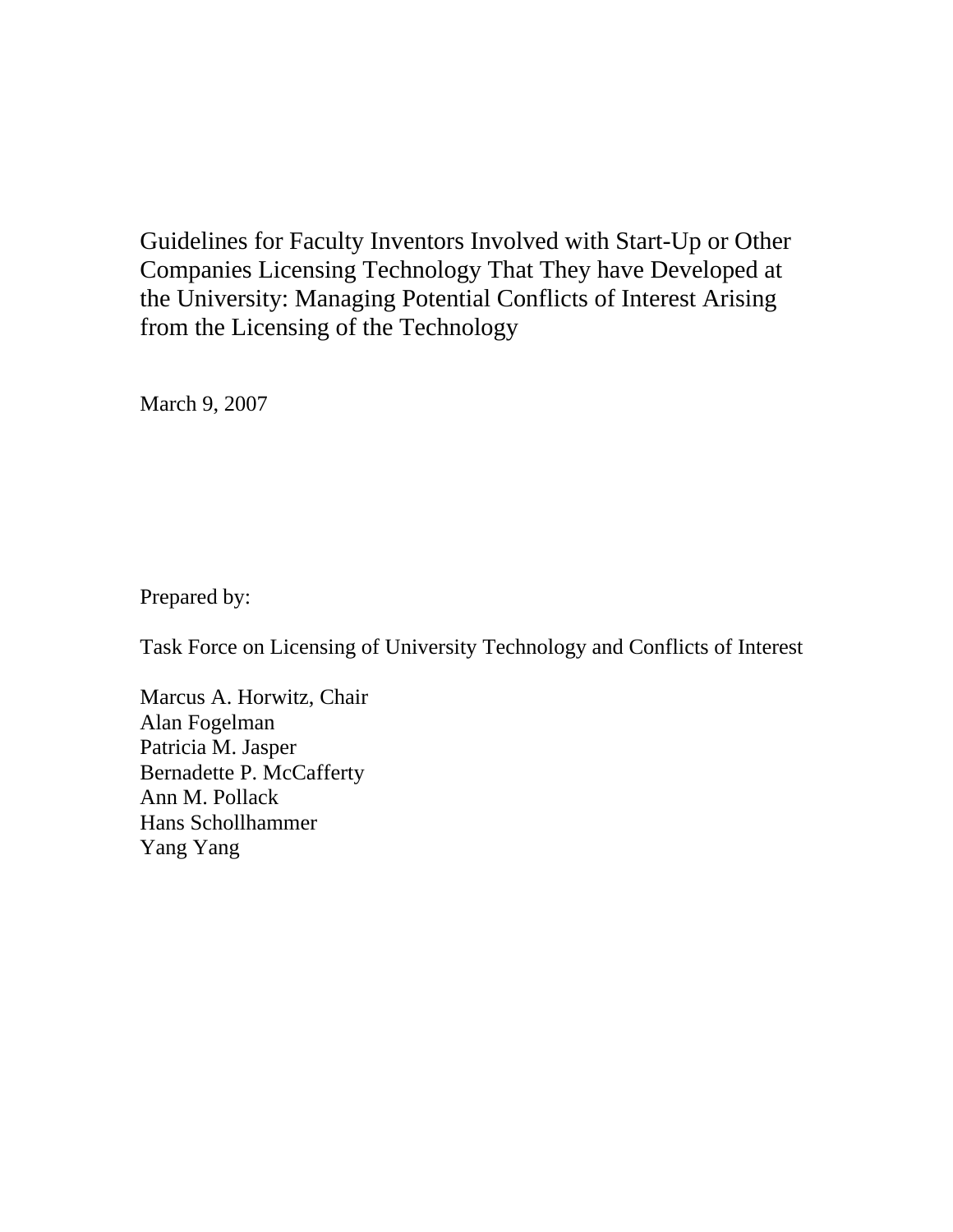# Table of Contents

| I.              |                                                                               |
|-----------------|-------------------------------------------------------------------------------|
| A.              |                                                                               |
| <b>B.</b>       | Balancing the Mission of the University with its Desire to Encourage Start-Up |
|                 |                                                                               |
| II.             |                                                                               |
| A.              | The University Must Balance its Desire to Encourage Entrepreneurship with its |
|                 |                                                                               |
| <b>B.</b>       | What the University Expects from a Start-up with Respect to Licensing         |
|                 |                                                                               |
| $\mathbf{C}$ .  | What the University Must Do Before Executing a License with a Faculty-Owned   |
|                 |                                                                               |
| D.              |                                                                               |
| Ε.              |                                                                               |
| Ш.              | Guidelines Relevant to Faculty Participation in the Start-Up 8                |
| A.              |                                                                               |
| <b>B.</b>       |                                                                               |
| $\mathcal{C}$ . |                                                                               |
| D.              |                                                                               |
| Е.              |                                                                               |
| IV.             |                                                                               |
| A.              |                                                                               |
| <b>B.</b>       |                                                                               |
| C.              |                                                                               |
| D.              |                                                                               |
| Е.              |                                                                               |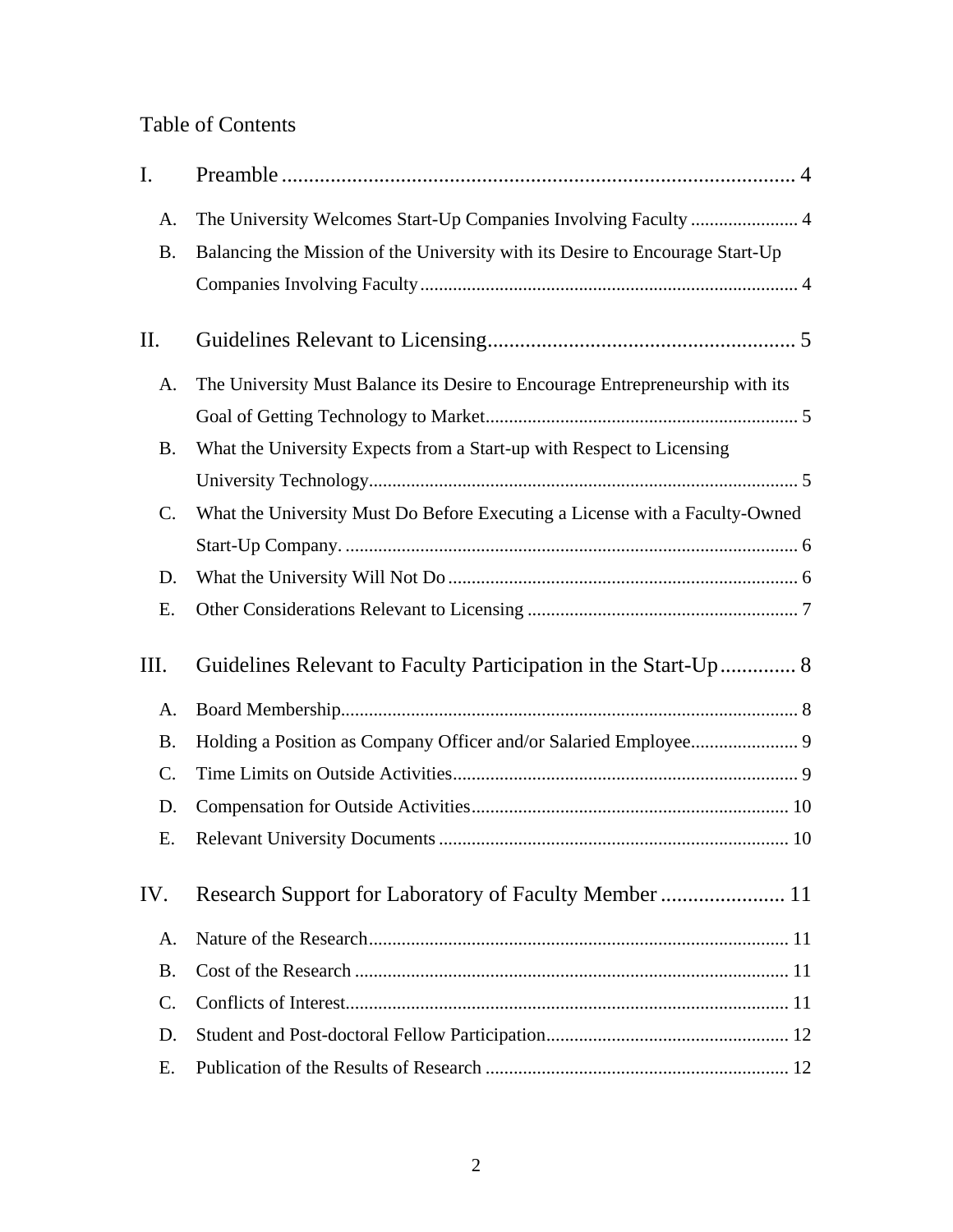|             | F. Ownership of Intellectual Property Arising out of Company-Sponsored Research |  |
|-------------|---------------------------------------------------------------------------------|--|
|             |                                                                                 |  |
| V.          | Special Considerations for Human Clinical Trials Conducted at                   |  |
|             |                                                                                 |  |
| $B_{\cdot}$ |                                                                                 |  |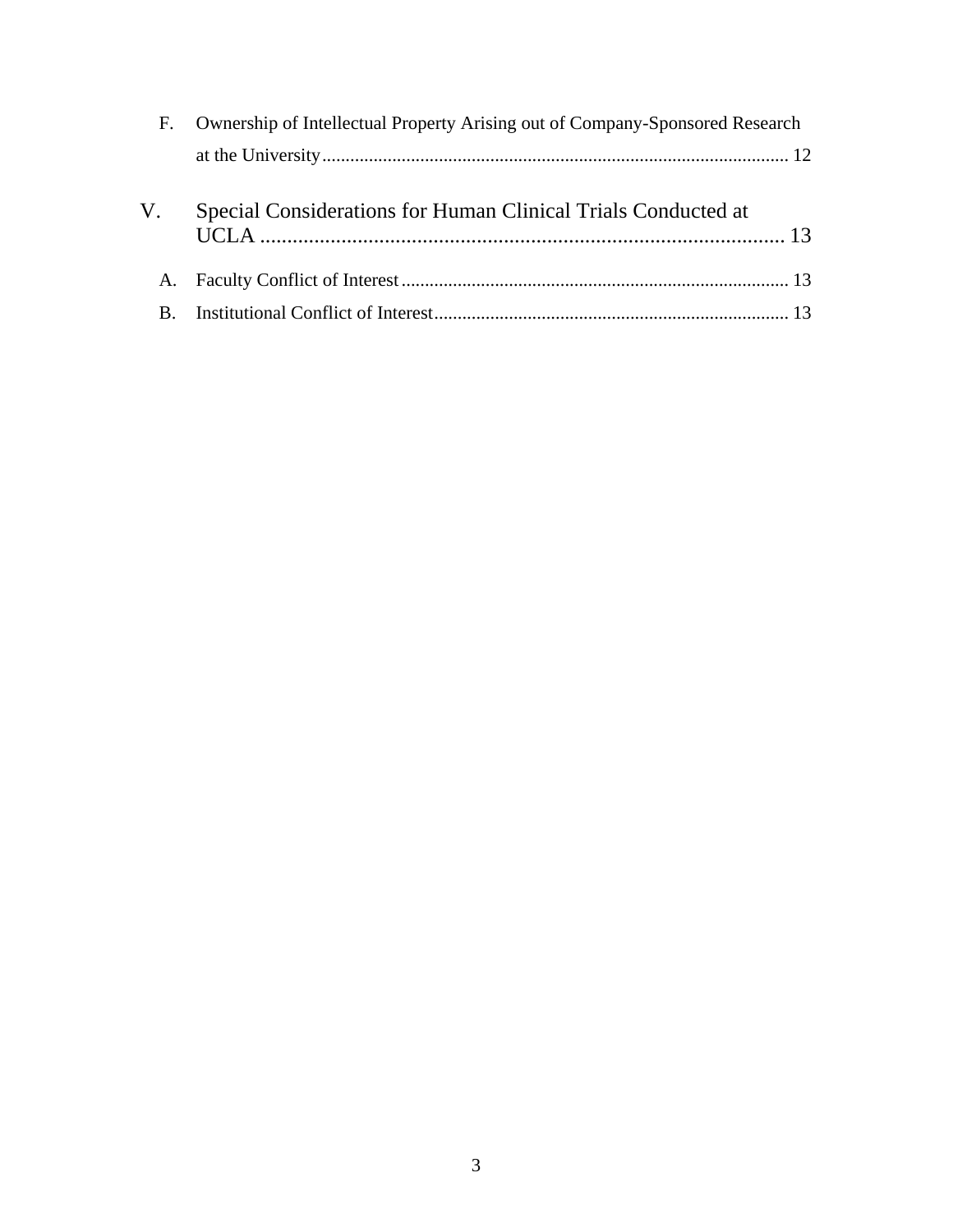# <span id="page-3-0"></span>**I. Preamble**

# *A. The University Welcomes Start-Up Companies Involving Faculty*

UCLA and the University of California welcome the opportunity to license to start-up companies in general and inventor start-ups in particular. Licensing to start-up companies based in California allows us to meet our mandate to favor small businesses and California-based businesses that employ Californians and support the state economy. In addition, when the technology is developed at UCLA using federal funding, promoting start-ups satisfies federal interests and directives.

When UCLA licenses to inventor start-ups, it has the satisfaction of supporting entrepreneurial enterprise at UCLA and, often, of providing employment opportunities for our graduate students. Licensing to start-ups also provides a pathway for the development of early stage technology and may fulfill a faculty member's long-term research goal of developing a specific product that solves an important societal problem.

Not only does UCLA favor start-ups because they are small businesses and are based in California, it favors them because this allows technologies to be developed that would otherwise never see the market place. Often the technology doesn't interest large established companies such as big Pharma, as it's too early in the development stage, the market is too small, there are too many competing products, or the technology doesn't fit with the current interests of a large company. A start-up company will often take on an early stage invention in which a large company is not interested and develop it to a point where a large company will seriously consider taking it on. Start-ups may be willing to develop technologies with relatively small markets or profit margins. Start-ups are frequently less risk-averse. In addition, they are usually more focused and therefore less likely to drop a project because the management changes research direction.

Intellectual Property that results from sponsored research at UCLA must become the property of The Regents unless The Regents expressly relinquish the rights to the intellectual property. After fulfilling his or her obligation to disclose the intellectual property, the faculty member may a) choose to leave it to the University to oversee the translational development of the technology for the marketplace, or b) consider forming or becoming involved in the formation of a start-up company that, as indicated below, can compete for the license. However, faculty may not use a consulting agreement to develop intellectual property at a company nor can they transfer intellectual property resulting from sponsored research at UCLA to an entity outside of UCLA; the transfer of the intellectual property to the company must involve a license agreement to the company by The Regents.

# *B. Balancing the Mission of the University with its Desire to Encourage Start-Up Companies Involving Faculty*

While the University encourages start-up companies involving faculty, it must do so in a way that does not compromise its core mission and in a way that fits within certain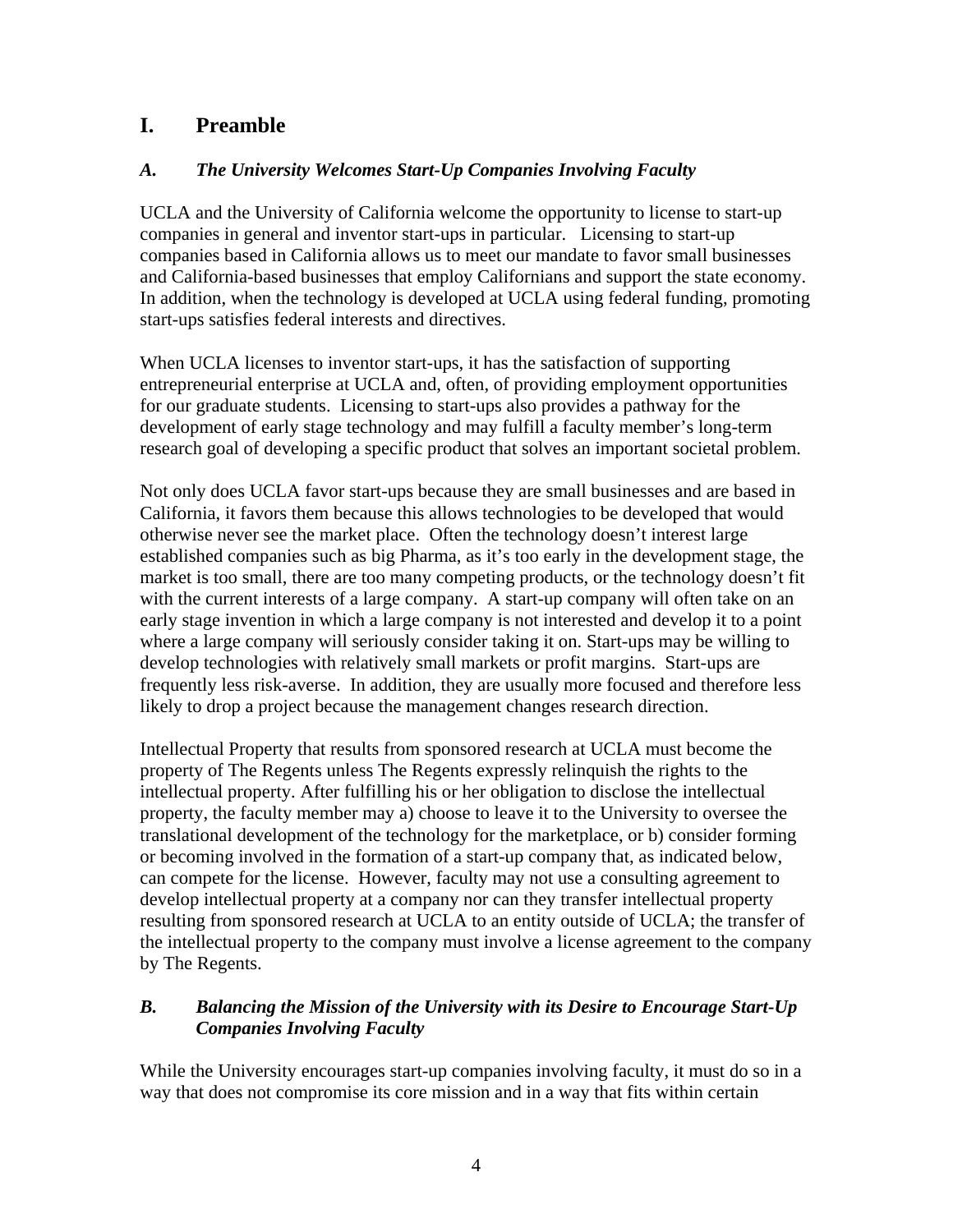<span id="page-4-0"></span>boundaries dictated by University policies and regulations. This places some restrictions on both University-Company interactions and Company-Faculty interactions.

# **II. Guidelines Relevant to Licensing**

#### *A. The University Must Balance its Desire to Encourage Entrepreneurship with its Goal of Getting Technology to Market*

While the University wants to encourage entrepreneurial spirit and recognize the commitment, determination, and vision of faculty start-ups, it must balance its desire to encourage start-up companies against the ultimate goal of advancing the technology to the market place. UCLA will not automatically license the invention rights to a faculty start-up company because UCLA must be reasonably satisfied that it is placing the technology with the entity most likely to develop products in a timely manner. Technology invented at UCLA must be made available to all potential licensees and UCLA must treat the inventor start-up as it would any candidate licensee. If, for instance, the technology is late stage and there are one or more potential licensees for the invention and the licensee(s) can demonstrate a quick and reasonably certain route to the marketplace, it may make the most sense for UCLA to license to the established entity. Also, if there is a conflict among the co-inventors regarding the start-up company, the University may determine that it is best to go the established company route.

#### *B. What the University Expects from a Start-up with Respect to Licensing University Technology*

If the situation is right and the University determines that the technology might best be licensed to a company linked with a faculty member, UCLA will ask the faculty member and the start-up company for some of the following:

- 1. UCLA will require that a company be formed. UCLA may not issue a license to an individual. The start-up company must show that it has the resources or the ability to obtain the resources to develop the product in a timely manner. UCLA recognizes that 'timely' varies with the stage of the technology.
- 2. UCLA will ask the start-up company to identify the product to be sold and will ask for a development plan and timeline.
- 3. In the license agreement, UCLA will require the start-up company to pay patent costs, licensing fees and ultimately royalties, as with any commercial entity. UCLA will also require that the start-up company adhere to a development timetable that encompasses diligent efforts to bring the product to market and may include milestones that require the company to raise the necessary capital to fund the development of the technology.

The same requirements outlined above would apply to any other company.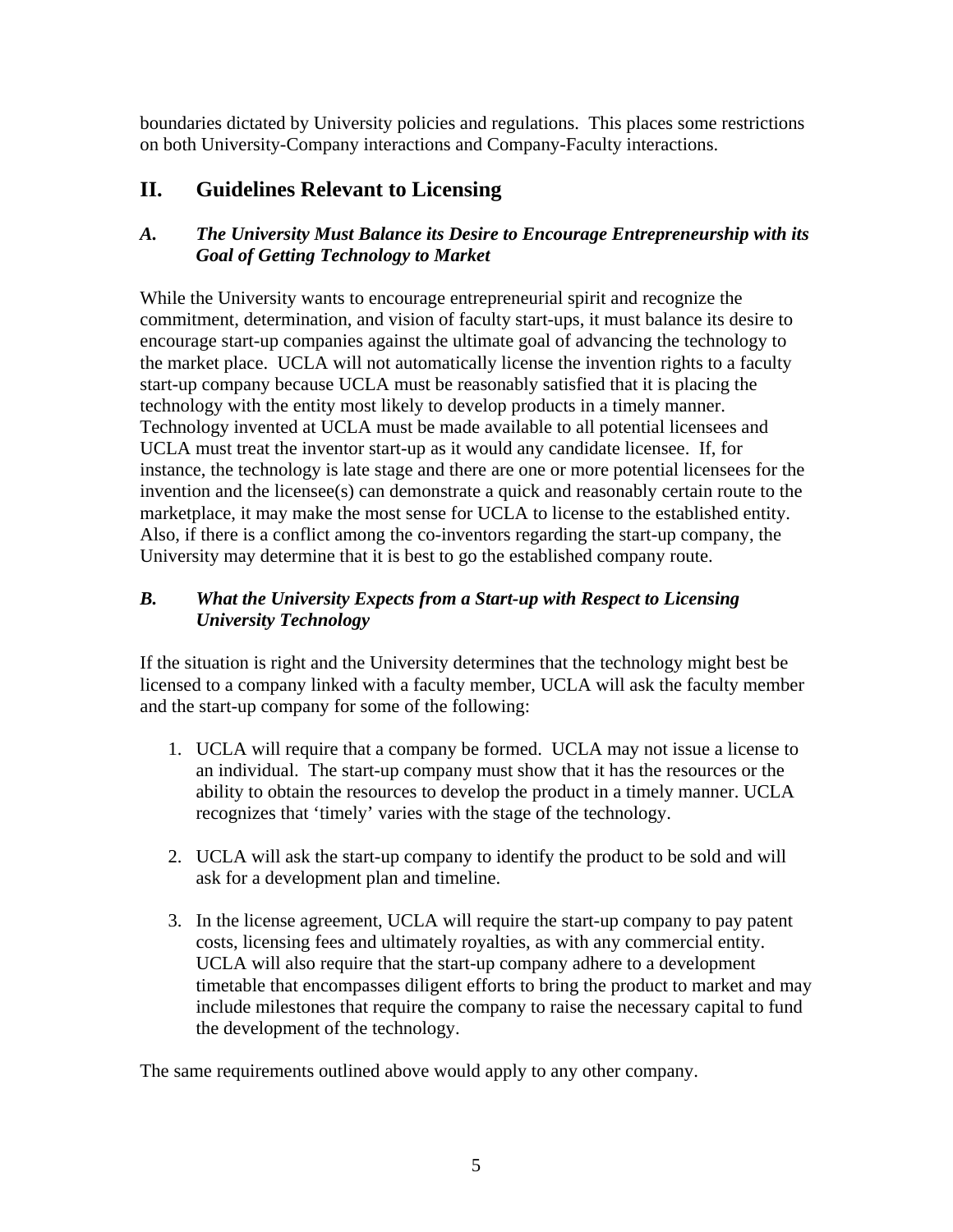#### <span id="page-5-0"></span>*C. What the University Must Do Before Executing a License with a Faculty-Owned Start-Up Company.*

In 2001, the University issued guidance on Managing Potential Conflicts of Interest in Licensing under the California Political Reform Act. In brief, this UC guidance reminded the campuses that inventors were often the best source of leads to potential licensees but at the same time had conflicts of interest that had to be acknowledged. The guidance indicates that in some instances employees must disqualify themselves from "making, participating in making or influencing a University decision." It also indicates that when employees with a financial interest do not disqualify themselves from involvement in such decisions, a review of the licensee selection and other licensing decisions must take place. (See OTT Operating Guidance Memo 02-02, August 1, 2001, for a description of this Licensing Decision Review process at: [http://patron.ucop.edu/ottmemos/docs/ott01-](http://patron.ucop.edu/ottmemos/docs/ott01-02.html) [02.html\)](http://patron.ucop.edu/ottmemos/docs/ott01-02.html). In discussions with the faculty inventor(s), the UCLA Licensing Officer will ask the inventor(s) to disclose financial interests in the company(ies) to which they are considering licensing the technology. The form UCLA TT100 is used for this purpose. ([http://www.research.ucla.edu/researchpol/forms/Form\\_TT\\_100\\_UCLA.doc\)](http://www.research.ucla.edu/researchpol/forms/Form_TT_100_UCLA.doc)

This Licensing Decision Review should be handled under the process established within the campus Office of Intellectual Property and Industry Sponsored Research (OIP-ISR). Unless the license agreement also includes support for continued research by one or more of the inventors at UCLA, there is no need for additional review prior to execution of the license. Additional review by the campus Conflict of Interest Review Committee (CIRC) should be limited to those situations in which support for research is planned. See Section IV below.

#### *D. What the University Will Not Do*

The University will not:

- 1. Provide funding or find funding for the company.
- 2. Provide business expertise (e.g. writing business plans or helping to raise seed money), beyond what is available to faculty from internal resources such as programs offered at the Anderson School of Management, and events put together by the OIP-ISR. For information on programs available at the UCLA Anderson School of Management, such as the internship program for business plan development, contact the Harold Price Center for Entrepreneurial Studies (310- 825-2985). For OIP-ISR contacts/events, see the OIP-ISR website <http://www.research.ucla.edu/oipa/> or contact Earl Weinstein at 310-794-0558.
- 3. Negotiate with the faculty member. The faculty member must identify a representative to handle the licensing negotiations for the start-up company. This may be another person working for the start-up who does not have a conflict of interest with the University. Or it may be someone such as a CEO or an attorney hired specifically to represent the start-up company in the negotiations.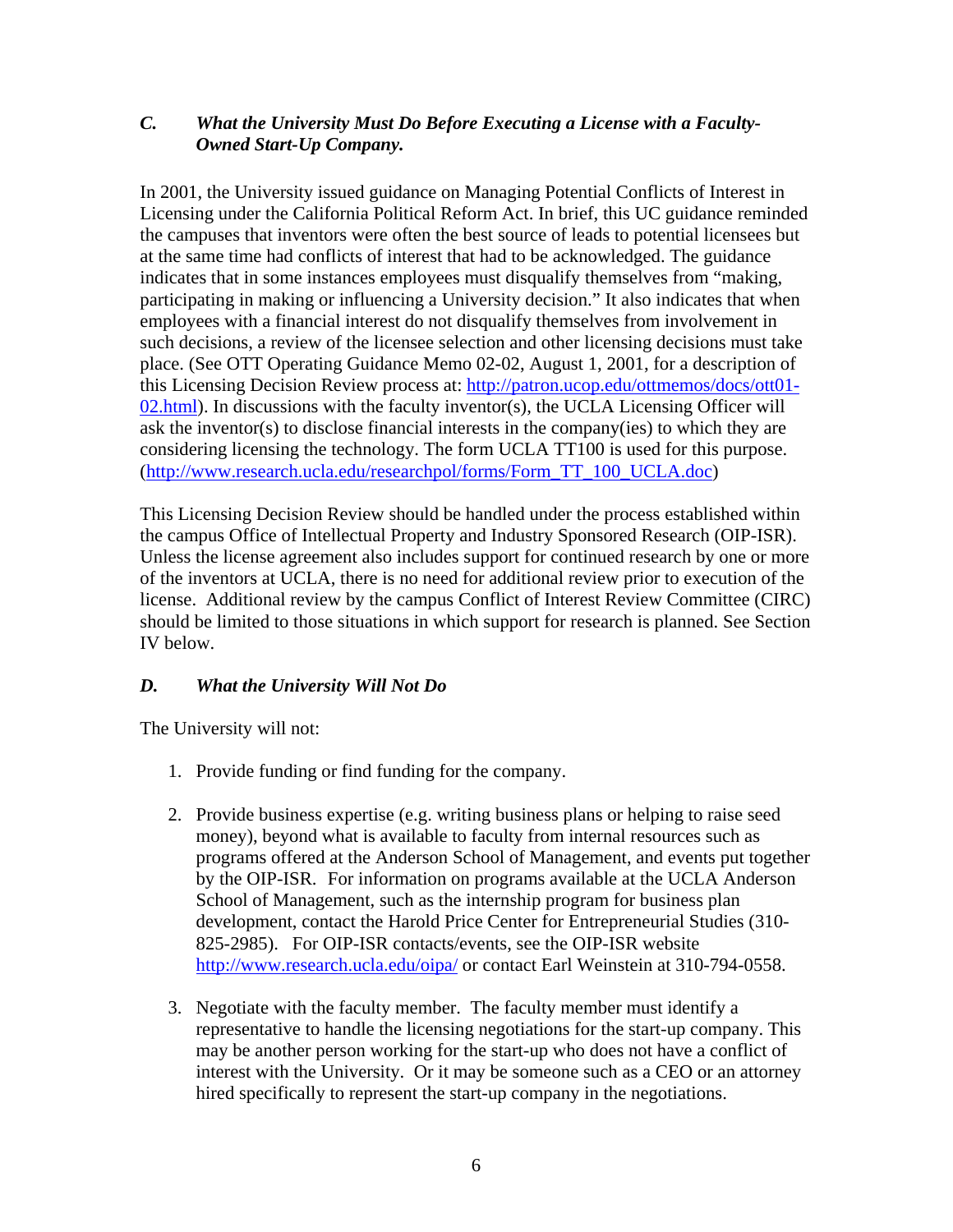- <span id="page-6-0"></span>4. Act as an agent in any way for the company.
- 5. Treat the faculty start-up company differently from other licensees. If the Faculty start-up fails to meet diligence provisions or make payments, the company risks losing the license, as would any other licensee.

#### *E. Other Considerations Relevant to Licensing*

- 1. Conducting Additional Research at UCLA
	- a. General Considerations

The licensing of technology owned by The Regents to a faculty-owned company does not preclude the faculty inventor from conducting additional research on the technology in his or her laboratory or office under sponsorship from the company (or other sponsors). It is only when inventions are released back to the inventor(s) who patents them as individuals that additional use of University resources (including space, University-managed funding, personnel, etc.) is prohibited. (see: [http://www.ucop.edu/ott/genresources/pat](http://www.ucop.edu/ott/genresources/pat-pol_97.html)[pol\\_97.html](http://www.ucop.edu/ott/genresources/pat-pol_97.html), Statement of Policy, B 1 and 2)

Company sponsored research in the lab of the faculty member must comply with various University rules relevant to covering the costs of research, student participation, open publication of results, ownership of intellectual property, etc. Such proposals are reviewed by the campus CIRC prior to their acceptance. See Section IV below.

b. SBIR and STTR Grants

When the anticipated funding is derived from a federal Small Business Innovation Research (SBIR) or Small Business Technology Transfer Program (STTR) grant to the company, special reviews are required to ensure that campus research resources are being appropriately used and to minimize conflict of interest and conflict of commitment concerns. UCLA *Guidelines for Faculty Participation in SBIR and STTR Programs* issued by the Vice Chancellor for Research in 2002 outlines some of the ways in which this is accomplished. These guidelines indicate that the Principal Investigator for the company and the Principal Investigator for the UCLA portion of the work should be different individuals. The guidelines also indicate that bringing work into the UCLA laboratory of the company owner requires special permission from the Dean. For more details about conducting portions of SBIR or STTR grants on campus see:

[http://www.research.ucla.edu/researchpol/memos/sbir\\_memo.pdf.](http://www.research.ucla.edu/researchpol/memos/sbir_memo.pdf)

Section IV below provides additional information about research support.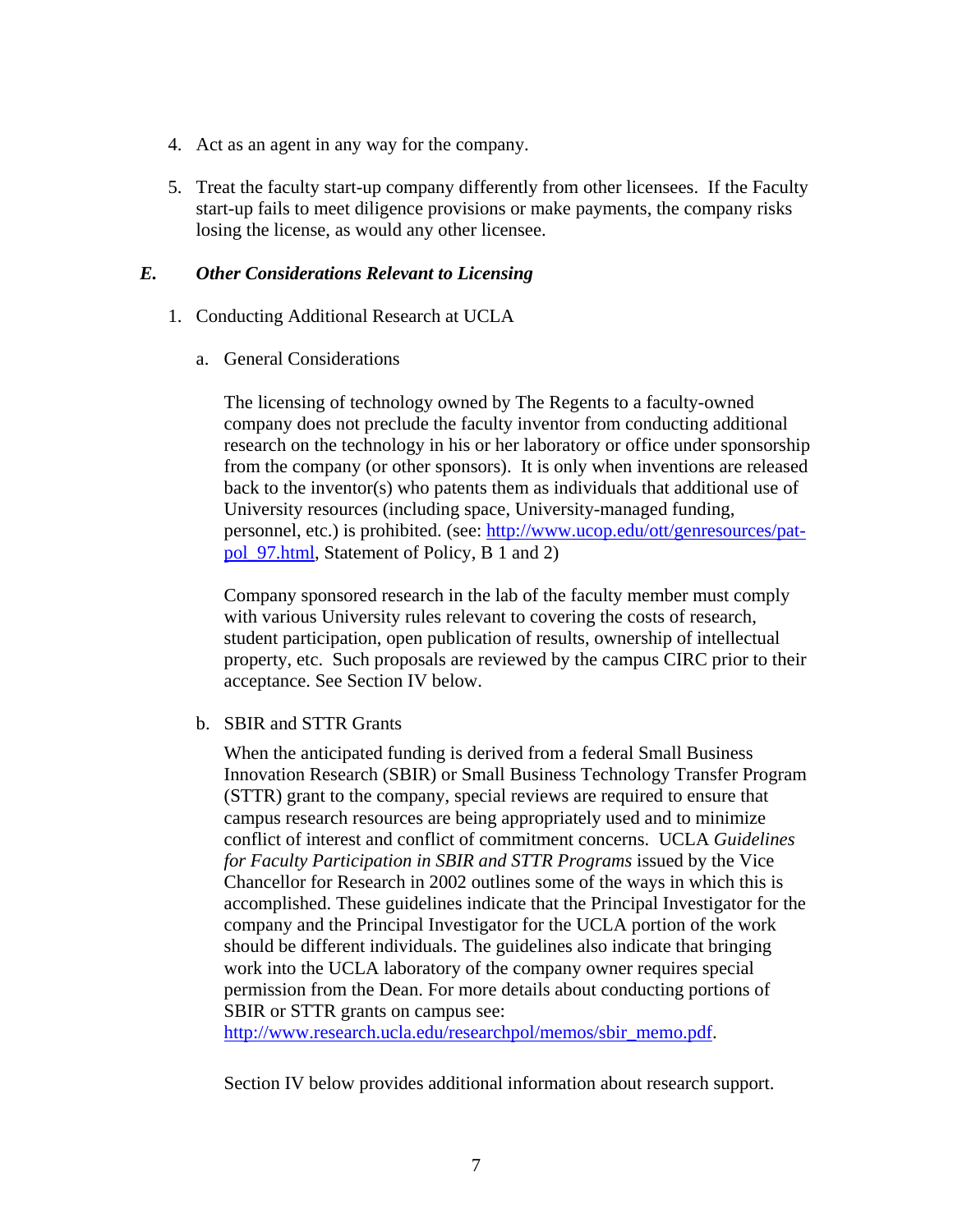#### <span id="page-7-0"></span>2. UCLA Equity

Under some circumstances, the University will accept equity as it recognizes that technologies are often offered to potential licensees at an early stage of development when small or start-up companies may find it difficult to fund both development costs and licensing costs. The University can accept equity only in lieu of fees, not in lieu of royalties or patent cost reimbursement. The University is also limited by UC policy to accepting no more than a 10% share of any company. Acceptance of equity requires a review of the agreement and approval by the Office of the President. (See the *Policy on Accepting Equity When Licensing University Technology*: [http://www.ucop.edu/ott/genresources/equi](http://www.ucop.edu/ott/genresources/equi-pol.html)[pol.html](http://www.ucop.edu/ott/genresources/equi-pol.html))

3. Faculty Member's Equity

The University anticipates that faculty involved in the formation of a start-up company will hold equity in the company. The University appreciates that the absolute amount of equity owned by the faculty member and the percentage of the company owned by the faculty member may vary widely depending upon a host of factors such as the number of company founders, the magnitude of the faculty member's personal financial investment in the company, the maturity of the company (i.e., the percentage ownership may be very high during the early stages of the company's development but substantially lower during later stages as the initial equity level is diluted in subsequent rounds of financing), the amount of financing required to develop the product, the potential size of the product's market, and other economic factors. Essentially the same conflict of interest issues apply whether the amount of equity or percentage ownership is high or low.

# **III. Guidelines Relevant to Faculty Participation in the Start-Up**

The University recognizes that outside professional activities may be a valuable contribution to the University and to the faculty member's professional growth. However, such activities must be undertaken in a manner that is a) consistent with the faculty member's performance of his/her University responsibilities, and b) does not create or appear to create a conflict of commitment with the faculty member's commitment to the University.

#### *A. Board Membership*

Faculty often serve on the Board of Directors of start-up companies with which they are involved. Prior written approval is not required for such service (University of California Academic Personnel Manual Chapter 025 (APM 025)). Nevertheless, such activity is counted toward the 39/48 (9-month/12-month calendar) annual day limit on outside consulting activities. Such activities are expected to be reported annually using APM 025 Appendix C ("Report of Category I and II Compensated Outside Professional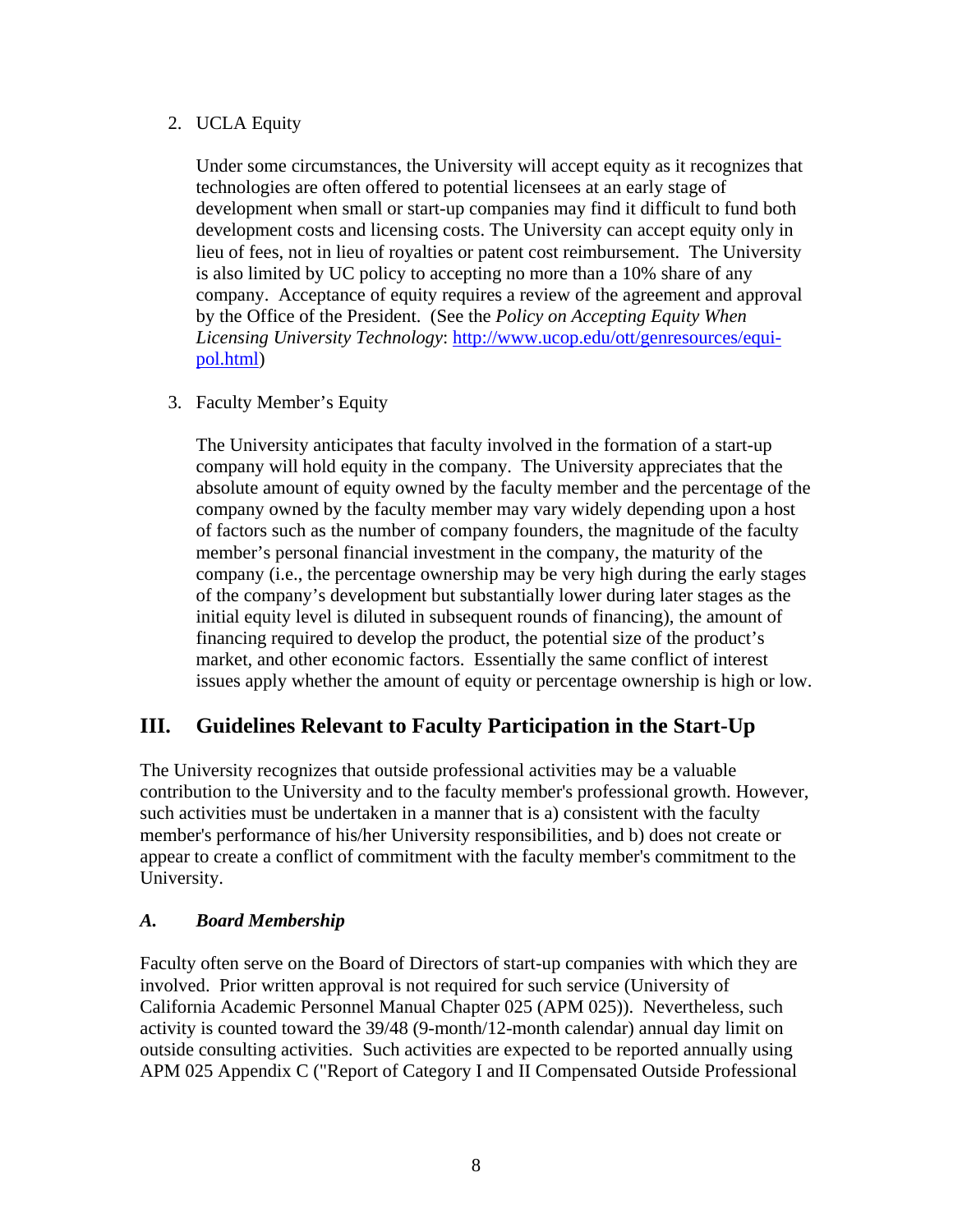<span id="page-8-0"></span>Activities and Additional Teaching Activities for the Fiscal Year Ending June 30,  $\qquad \qquad$   $\qquad$   $\qquad$   $\qquad$   $\qquad$   $\qquad$   $\qquad$   $\qquad$   $\qquad$   $\qquad$   $\qquad$   $\qquad$   $\qquad$   $\qquad$   $\qquad$   $\qquad$   $\qquad$   $\qquad$   $\qquad$   $\qquad$   $\qquad$   $\qquad$   $\qquad$   $\qquad$   $\qquad$   $\qquad$   $\qquad$   $\qquad$   $\qquad$   $\qquad$   $\qquad$   $\qquad$   $\qquad$   $\qquad$   $\qquad$   $\qquad$   $\$ 

### *B. Holding a Position as Company Officer and/or Salaried Employee*

1. Company Officer

Service as a Company officer may be appropriate provided the time commitment required does not exceed University policy. Executive or managerial positions (in for-profits or not-for-profits) are considered Category I activities: those activities that "are likely on their face to raise issues of conflict of commitment" (APM 025). Faculty who want to accept executive or managerial positions are expected to make a written request to the Chancellor or the Chancellor's designee and receive prior written approval (APM 025).

2. Salaried Employee

Establishing a relationship as a salaried employee outside of the University is also considered a Category I activity and requires the same kind of prior written approval as accepting an executive or managerial position (APM 025).

3. Uncompensated Outside Activities

APM 025 also indicates that faculty members may occasionally undertake outside professional activities - including consulting - without compensation. It goes on to indicate that if the Chair or Dean feel that these faculty are failing to meet their University obligations, then the Chancellor's designee can use the guidelines in APM 025 for compensated outside professional activities to address these possible conflicts of commitment.

4. Mechanism for Obtaining Written Permission

The written request and approval for executive/managerial and/or salaried positions is done using APM 025 Appendix B ("Prior Approval for Compensated outside Professional Activities (Category I) or for Involving Students in Outside Professional Activities").

N.B. The Vice Chancellor's written approval for APM 025 should be rendered to the OIP-ISR. As part of its review process, the UCLA CIRC expects to see a copy of an approved Appendix B when the Investigator discloses a salaried or executive position in an outside organization.

#### *C. Time Limits on Outside Activities*

APM 025 indicates that a full-time faculty member with an academic year appointment (9 month appointment) may normally engage in up to 39 days per fiscal year of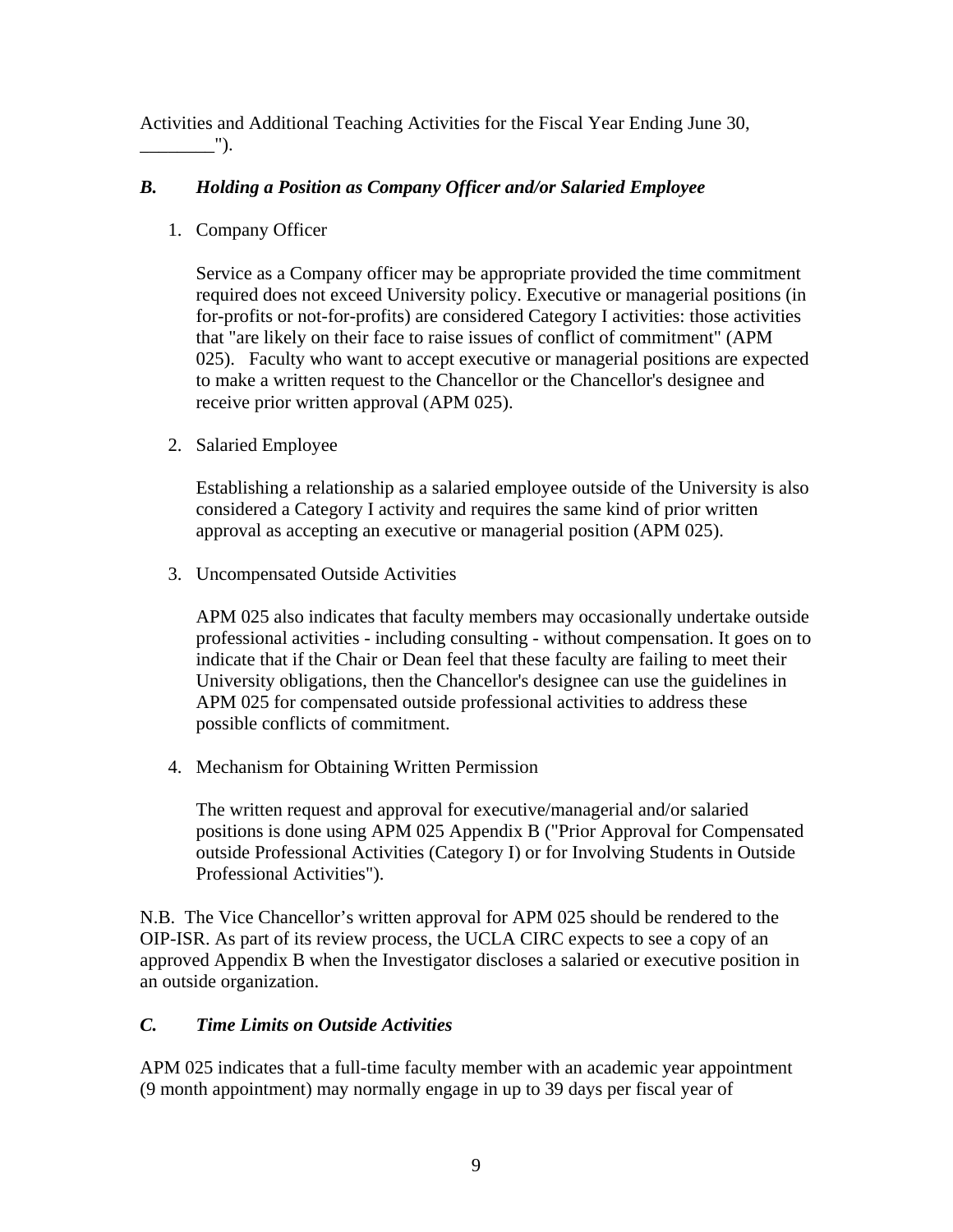<span id="page-9-0"></span>compensated outside activities. Full-time faculty on a fiscal year (year round) appointment may engage in compensated outside activities up to 48 days per year. Parttime faculty time limits are pro-rated based on the percentage of the appointment. Days cannot be carried forward from one year to the next but the Chancellor may grant an exception to these time limits when, in the Chancellor's opinion, the activity benefits the University.

APM 025 also indicates that under certain circumstances the University can grant a leave to a faculty member who anticipates that any compensated or uncompensated professional or non-professional activity would interfere with the performance of University activities. Those leaves are normally for up to 2 years.

# *D. Compensation for Outside Activities*

Compensation for outside activities is determined by market forces and may be at a rate that is higher or lower than the faculty member's University salary.

# *E. Relevant University Documents*

Relevant University policies and rules may be found in the following documents:

UC Regents Standing Order 103.1(b) indicates that faculty members shall not allow outside employment to interfere with their primary University responsibilities. This statement is short and general. It applies to all UC employees including faculty. (See: <http://www.universityofcalifornia.edu/regents/bylaws/so1031.html>) The University of California Academic Personnel Manual Chapter 025 ("Conflict of Commitment and Outside Activities of Faculty Members") provides much more specific guidance. (See: [http://www.ucop.edu/acadadv/acadpers/apm/apm-025-07-](http://www.ucop.edu/acadadv/acadpers/apm/apm-025-07-01.pdf#search=%22University%20of%20california%20apm%20025%22) [01.pdf#search=%22University%20of%20california%20apm%20025%22\)](http://www.ucop.edu/acadadv/acadpers/apm/apm-025-07-01.pdf#search=%22University%20of%20california%20apm%20025%22). The introduction to APM 025 indicates that the policy was issued "...to affirm faculty responsibilities as members of the University of California and provide mechanisms to ensure that those activities" [compensated or not] "... do not interfere with fulfillment of those responsibilities".

In June 2006, Vice Provost Kathryn Atchison issued an Interim Guide to Faculty Consulting Activities (See: [http://www.ucla.edu/evc/policies/0606-faculty](http://www.ucla.edu/evc/policies/0606-faculty-consulting.pdf)[consulting.pdf\)](http://www.ucla.edu/evc/policies/0606-faculty-consulting.pdf). It also provides written guidance about time limits on outside activities.

A memo to faculty from Dean Gerald Levey and Sr. Associate Dean Donald Becker outlines the ways in which the Health Science Compensation Plan is implemented. It includes specific guidance about the way that non-cash compensation such as stock, founder's stock, and stock options are to be handled. (See: h[ttp://www.deans.medsch.ucla.edu/academic/planproc.doc](http://www.deans.medsch.ucla.edu/academic/planproc.doc) and http://www.ucop.edu/ott/genresources/unindrel.html)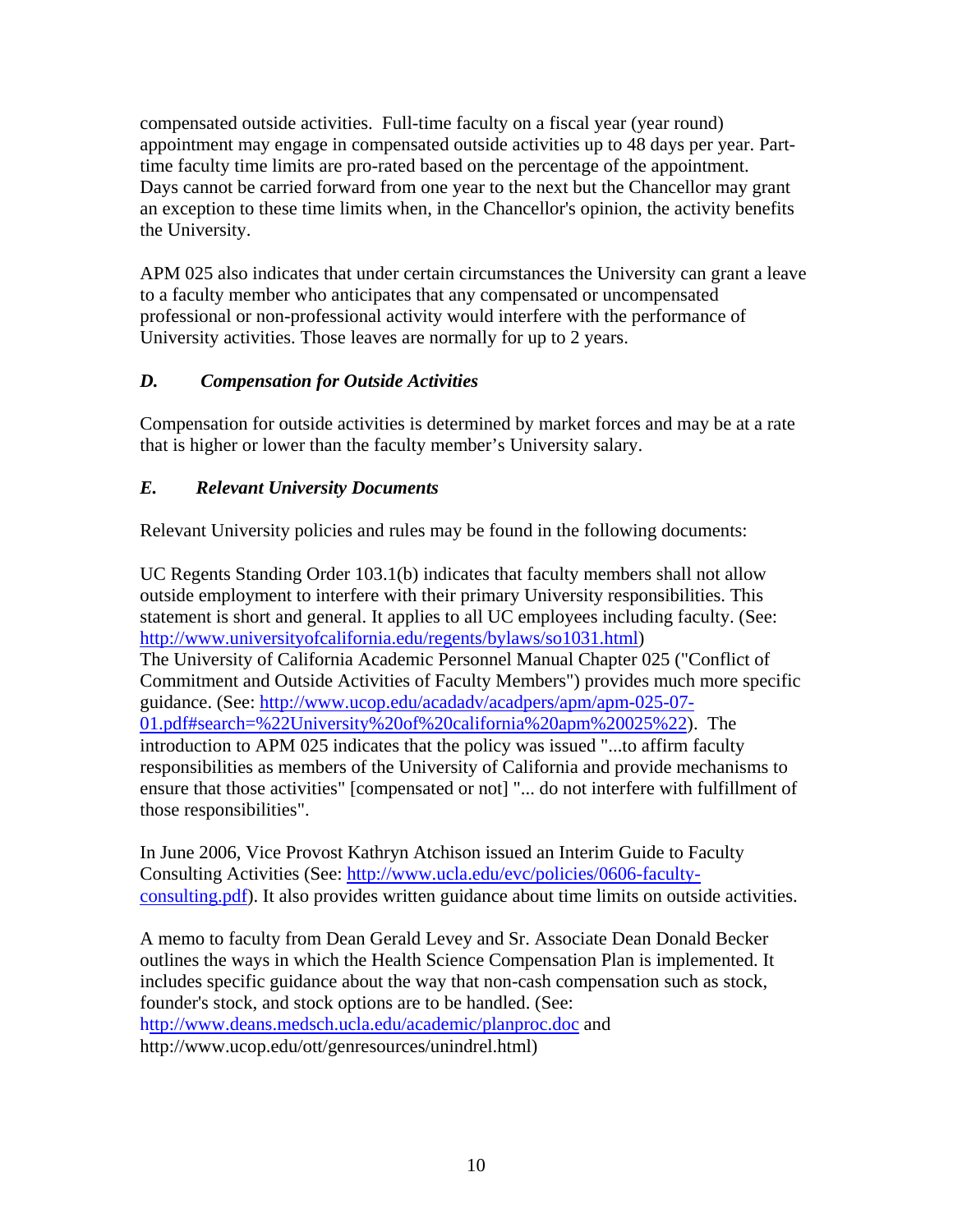# <span id="page-10-0"></span>**IV. Research Support for Laboratory of Faculty Member**

One of the missions of the University is to contribute to California's economic growth through research activities. Consistent with this, Company sponsorship of University research is encouraged. However, care should be taken to avoid conflicts of interest, particularly when the companies are start-ups that have licensed the Principal Investigator's intellectual property.

### *A. Nature of the Research*

Research to be undertaken in the faculty member's laboratory should be appropriate for the University setting. Very routine procedures or tests that are readily available at commercial entities outside the University are generally not appropriate.

### *B. Cost of the Research*

When for-profit sponsors are involved, it is expected that the Company will reimburse the University for all costs (direct and appropriate indirect costs) of the research. Sponsorship of the research will generally provide the sponsoring company with an option to license inventions arising from the research. The Industry Sponsored Research Group of the OIP-ISR will review the research proposal to insure that all reasonable direct and indirect costs are included before the application is submitted to make sure that the company is fully underwriting the research.

#### *C. Conflicts of Interest*

The proposal for Company sponsored research in a University laboratory when the faculty member has a financial relationship with the Company requires review by the CIRC prior to acceptance of the research support. Under State of California regulations and UCLA policy, the personal financial interests of the Principal Investigator and other Investigators are reviewed by the campus CIRC. In conducting the review, the CIRC takes into consideration the nature and magnitude of the disclosed financial interests, the faculty member's role in the proposed research, and the nature of the research.

In the past, the Committee has generally approved acceptance of contracts and grants to support this kind of research provided mechanisms are in place for reducing or managing the conflicts of interest. These mechanisms may include such measures as full disclosure of financial interests in publications and presentations in which the research is reported; disclosure of the financial interests to students and trainees working on the project, or periodic reporting of research progress and inventions resulting from the study. In some instances, the Committee may require that the work be reviewed by an oversight committee or that the inventor's role in the research be modified. While the great majority of conflicts of interest inherent in these proposals can be managed, in rare instances certain activities may be deemed not to be in the best interest of the University. Special considerations apply if the research involves a clinical trial (see below).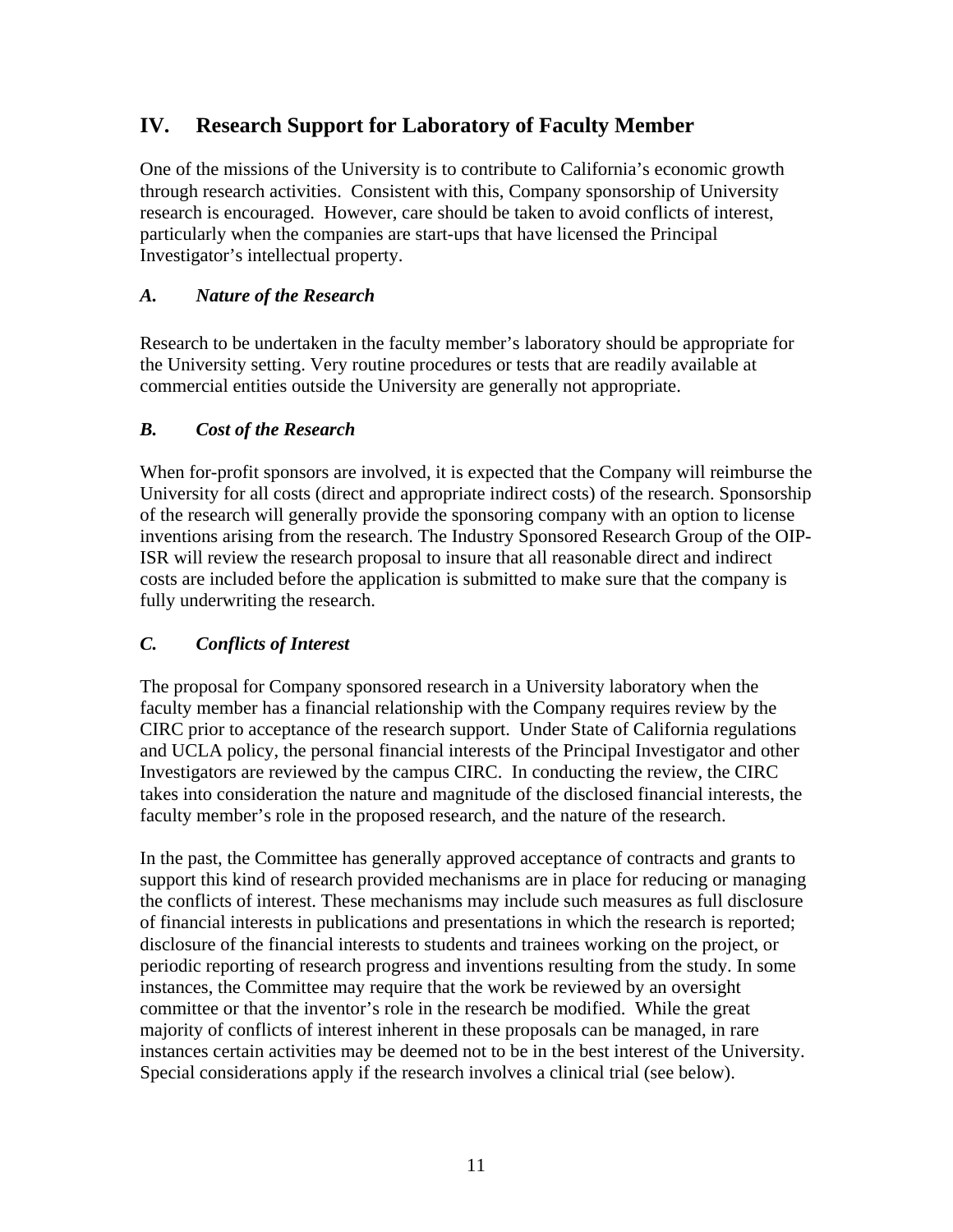### <span id="page-11-0"></span>*D. Student and Post-doctoral Fellow Participation*

Student and post-doctoral participation in Company-sponsored research is encouraged provided the research activities are appropriate for training. Before involving a trainee in the research, it is necessary that the faculty member disclose to the trainee that the research is funded by a company in which the faculty member holds an interest. Highly routine activities with little or no training value are not appropriate for trainees.

**"**Students must be able to choose research topics for educational reasons without being overly influenced by the need to advance investigations of direct interest to a particular firm; they must be protected against the premature transmittal of research results; and they must be advised objectively on career choices." (UC *Guidelines on University-Industry Relations:<http://www.ucop.edu/ott/genresources/unindrel.html>*). This is especially important when the research is sponsored by a company in which the faculty mentor/supervisor has a financial interest.

To insure that the research is appropriate for a trainee, the faculty member should obtain the written permission of the faculty member's immediate administrative superior (Division Chief, Department Chair, Dean, etc., as appropriate, or his/her designee who must be independent of the company). The administrative superior/designee should oversee the appropriateness of the trainee's research project, and he/she should meet with the trainee and review the project and the work accomplished by the trainee on an annual basis and issue a letter to the faculty member and trainee attesting to the appropriateness of the research.

# *E. Publication of the Results of Research*

While there are few absolutes in this arena, one of them is that faculty members, postdoctoral fellows, and students must be free to publish the results of all research conducted at the University. While sponsors may not dictate the terms of publication nor be given the right to suppress publications, they may be given advance notice of planned publications or presentations and opportunities to review them to ensure that proprietary data that they provide to the researchers is not inadvertently disseminated. Sponsors may also be granted a brief delay in publication to allow time for the filing of patent protection of intellectual property.

### *F. Ownership of Intellectual Property Arising out of Company-Sponsored Research at the University*

The University owns the rights to all Intellectual Property arising out of research at the University. In the case of Company-sponsored research, the research contract generally provides the Company with a time-limited 'first right to negotiate a license' from the University to the intellectual property arising from the research. The University must be careful to not make promises to a company that might violate rights of other companies sponsoring research in similar technological space.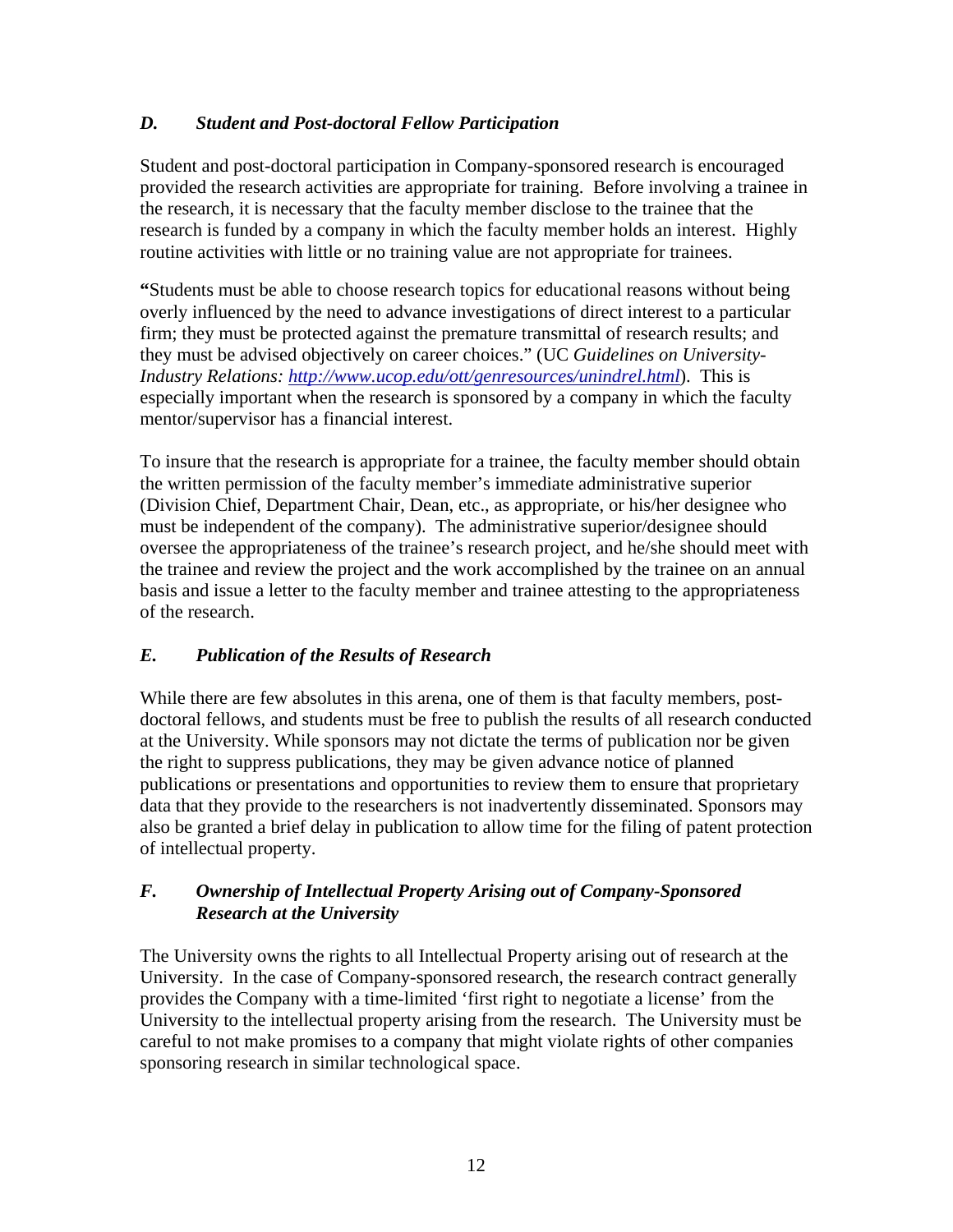<span id="page-12-0"></span>Faculty often wonder why IP rights remain with the university when a start-up company is created. The UC firmly holds that the faculty right to continue research is critical to a strong teaching and research program. While everyone hopes that a start-up company will be an enormous success, many start-up companies do not succeed. To give the faculty member a second chance and to assure that the right to use and continue to build upon a discovery remains constant for the faculty and graduate students, the university maintains ownership of the intellectual property. Only the right to commercialize the technology is licensed to the company. Thus, in the event the company fails, is sold, or is broken into subsidiaries, the IP rights for the faculty member remain. Through these rights, the faculty member will realize the inventor share rights to royalty income.

# **V. Special Considerations for Human Clinical Trials Conducted at UCLA**

### *A. Faculty Conflicts of Interest*

The conduct of clinical trials at UCLA by the faculty member(s) who invented the drug, device or process to be tested in human research participants is not encouraged. Approval to do so would only occur under special circumstances, for example, when the faculty member has special expertise in the use of the technology or where the technology is clearly of exceeding low risk of causing harm to the patients. In such cases, the CIRC would need to determine if the benefit of the faculty member being involved outweighs the potential negative consequences of the faculty member's involvement. When the inventor or developer of the drug/device/technology being studied or tested has any financial interest in the commercial development of the drug/device/technology, he/she should not participate in patient recruitment or consenting and should have very limited or no involvement in data analysis or interpretation of results. Such individuals may participate in other aspects of such research or testing, subject, however, to conditions imposed by the campus. For example, the prohibition from direct participation with subjects and data collection, analysis or transmittal would not exclude the faculty member's laboratory from providing a test done in his/her laboratory on blinded samples submitted by the Principal Investigator of the study (which cannot be the faculty member).

Clinical trials at UCLA of technology developed by a faculty member at UCLA may be conducted by another faculty member at UCLA who has no financial interests in the company and who is not directly connected to the faculty member that is involved in the company. An outside data safety monitoring board may be required.

#### *B. Institutional Conflicts of Interest*

Since UC policy on "Accepting Equity When Licensing University Technology" was issued in 1996, the campus CIRC has also been expected to review any clinical trial or comparable product testing for a company in which the University holds equity that was acquired as part of a technology-licensing transaction. At then-Executive Vice Chancellor Rory Hume's request, application of this policy has been broadened to